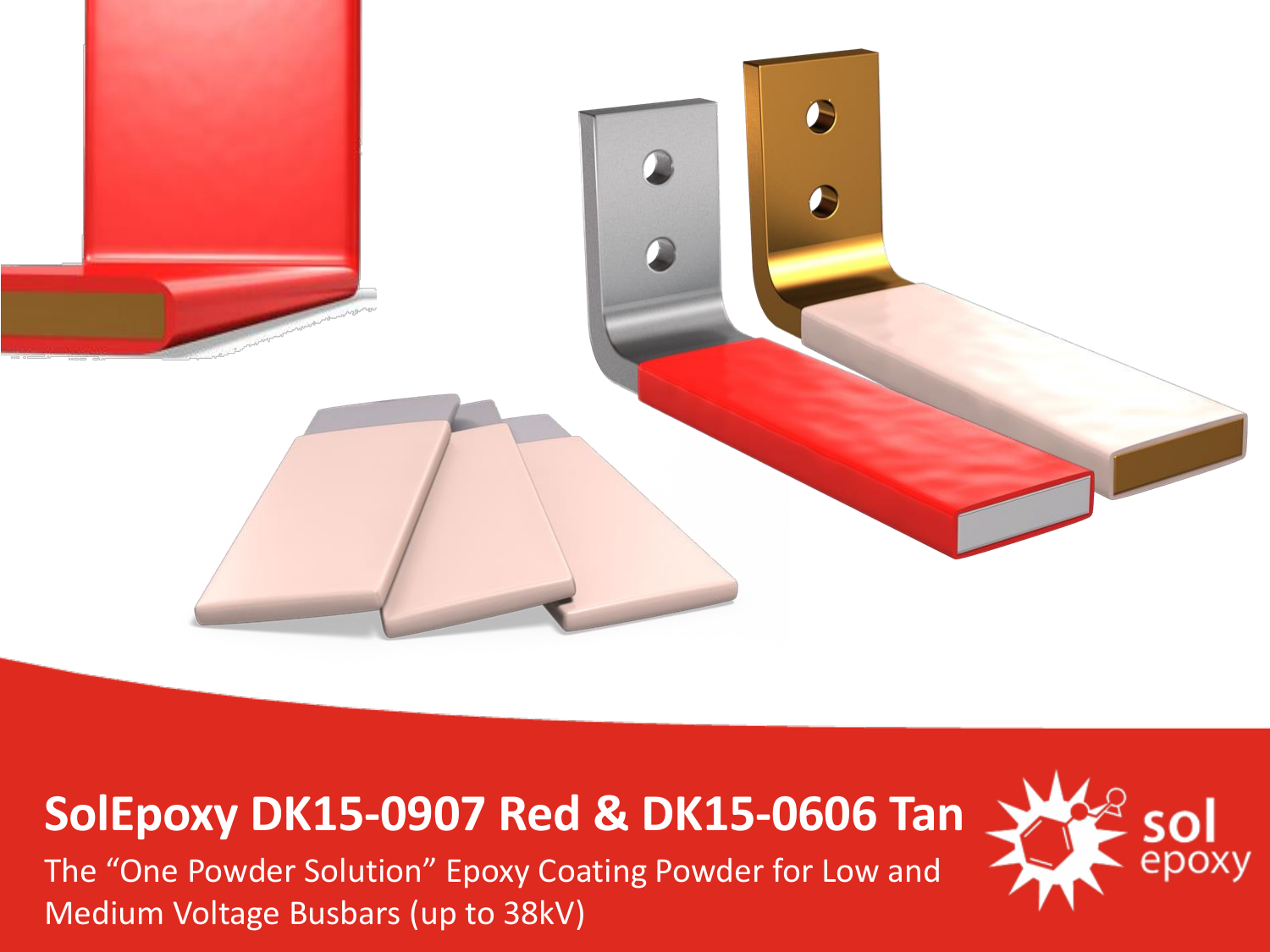#### **Product Advantages DK15-0907 Red / DK15-0606 Tan**







### **Thick, Uniform Coating**

**Applies a thick, uniform coating in excess of 5mm – key to the insulation of medium voltage bus bars**

## **Productivity Support**

**Provides productivity support and bed-life extenders**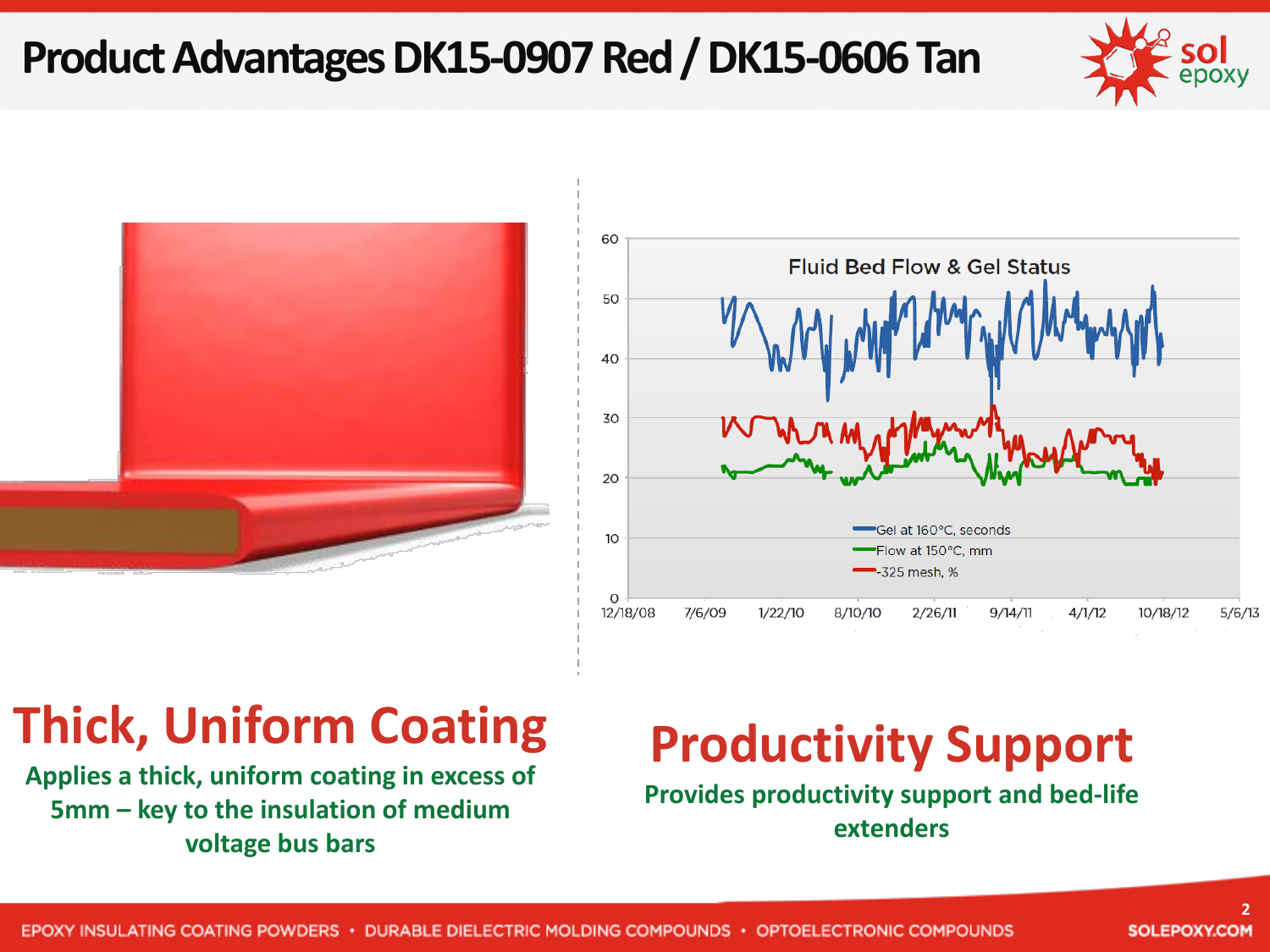#### **Product Advantage – A strong candidate for high RTI**

*DK15-0907 RED has excellent initial breakdown voltage* 





**Higher dielectric strength makes thinner coating possible**

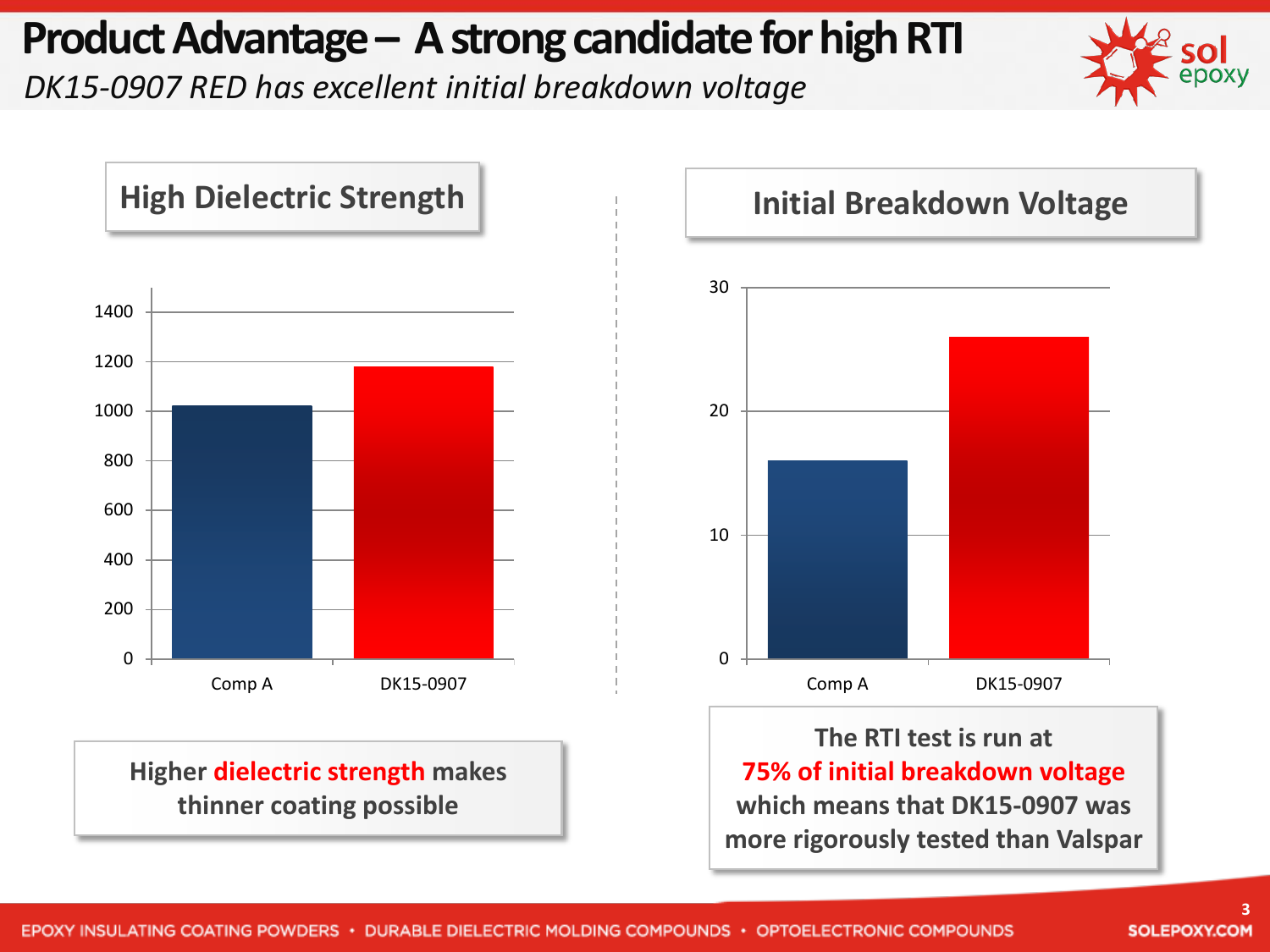# **Which is the better powder?**

*SolEpoxy DK15-0907 vs Competitor: Data from RTI Testing* 



| <b>Material Properties</b>                                                     | <b>SolEpoxy</b><br><b>DK15-0907</b>                                                                                                                                                 | <b>Competitor</b><br>A                         |
|--------------------------------------------------------------------------------|-------------------------------------------------------------------------------------------------------------------------------------------------------------------------------------|------------------------------------------------|
| Initial Dielectric Strength, V/mil                                             | 1293<br>(27% better)                                                                                                                                                                | 1022                                           |
| Initial Breakdown Voltage (Aluminum), kV                                       | 26<br>(63% higher)                                                                                                                                                                  | 16                                             |
| Voltage of RTI test, kV (75% of Breakdown Voltage)                             | 19.5<br>(so63% more demanding)                                                                                                                                                      | 12                                             |
| Lifetime, hours<br>@160C<br>@170C<br>@180C<br>@190C<br>@200C<br>@210C<br>@220C | $6,600*$ (+77%)!<br>$3,308$ $(+291\%)$<br>$2,376$ $(+458%)$<br>$1,810$ $(+544%)$<br>1,080<br>$(+543%)$<br>502<br>$(+286%)$<br>777<br>$(+727%)$<br><i>*Tests are still ongoing!!</i> | 3,731<br>845<br>426<br>281<br>168<br>130<br>94 |
|                                                                                |                                                                                                                                                                                     |                                                |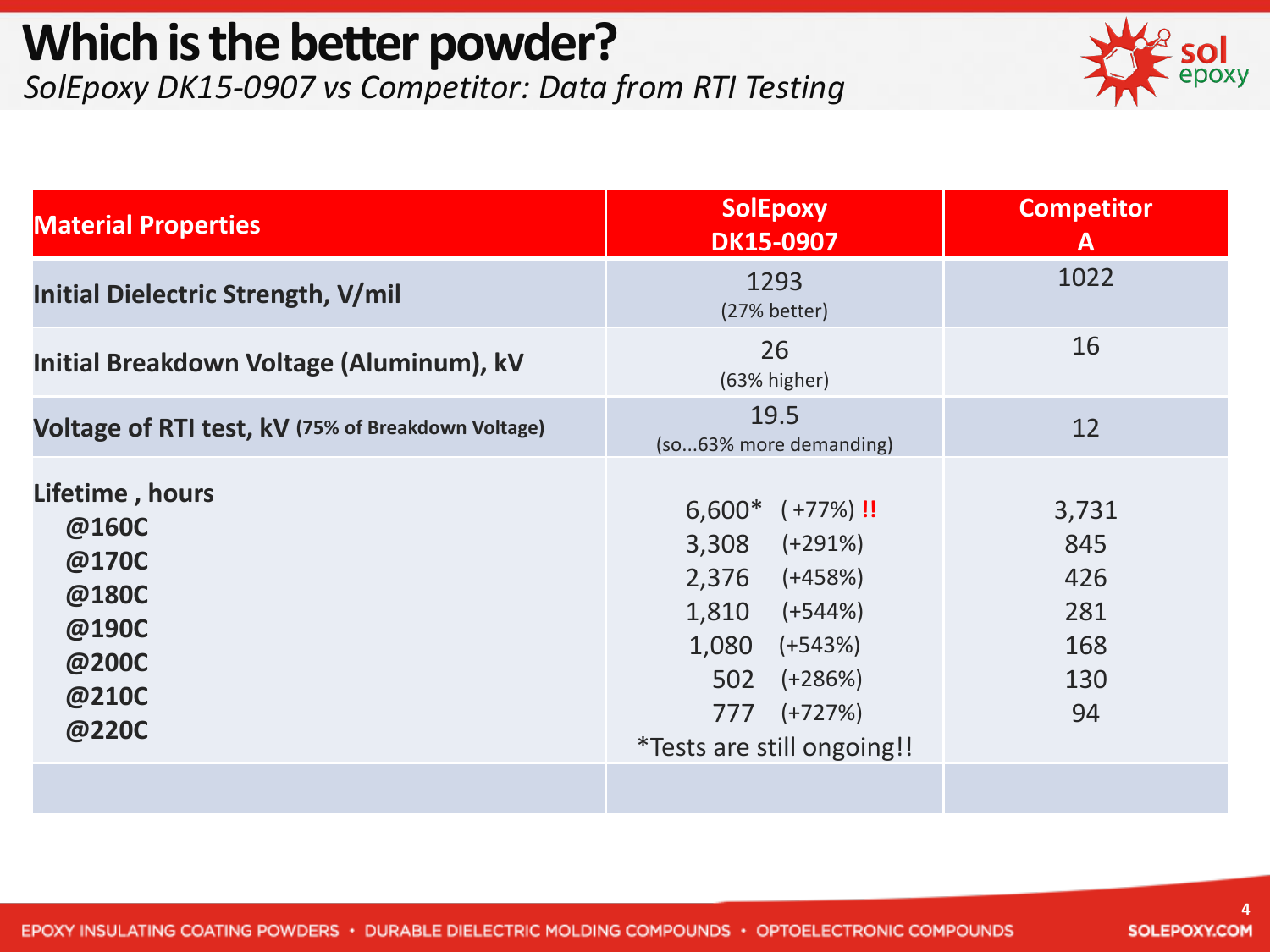#### **Product Advantages DK15-0907 Red / DK15-0606 Tan**



**DK15-0907 on Copper & Aluminum Bars**



**DK15-0606 Tan on Aluminum Bars**



### **Copper & Aluminum**

**Great adhesion to copper and aluminum busbar applications**

### **Smooth Finish**

**Smooth finish – no sagging – especially important for medium voltage coating applications**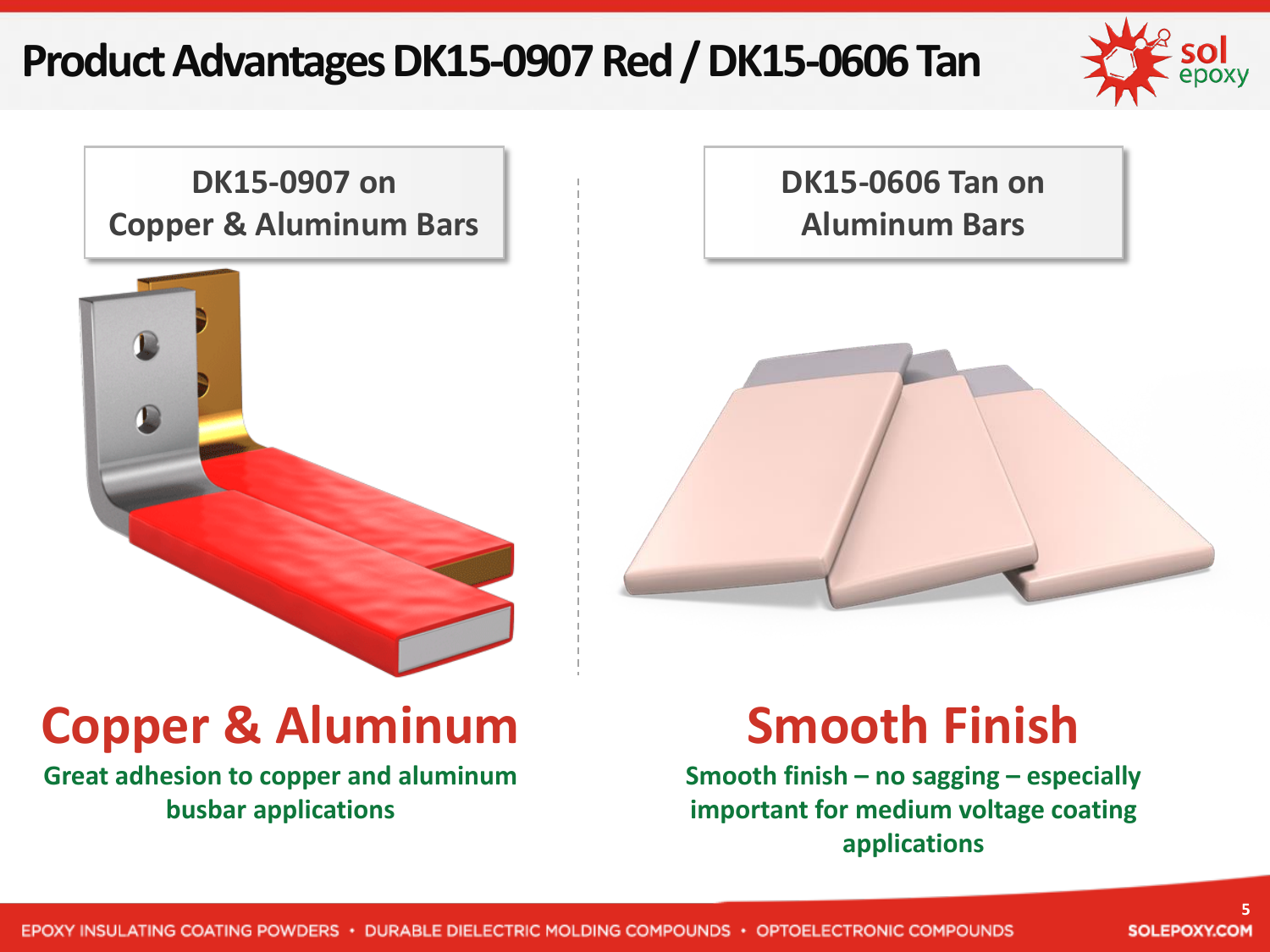#### **Product Advantage DK15-0907 Red & DK15-0606 Tan**



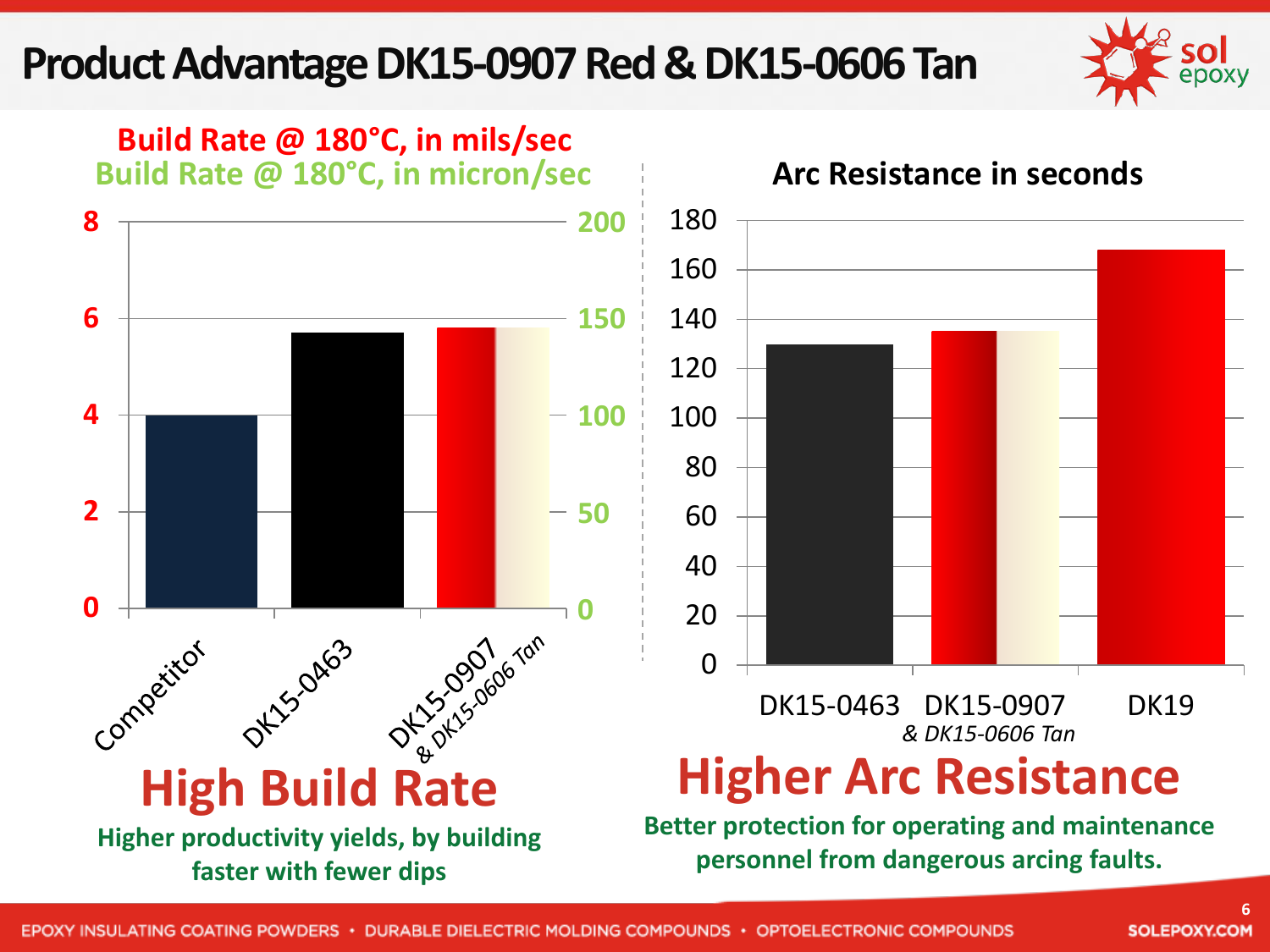### **Performance Advantage SolEpoxy DK15-0907**



FINE GRINDS AND FLUIDIZING AGENT TO EXTEND BED LIFE AND PRODUCTIVITY

#### **Productivity**

**Fine grinds and fluidizing agents to extend bed life and productivity**



### **One Powder Solution**

**DK15-0907 Red & DK15-0606 Tan are both "one-powder solution" that works on both low voltage and medium voltage busbars**